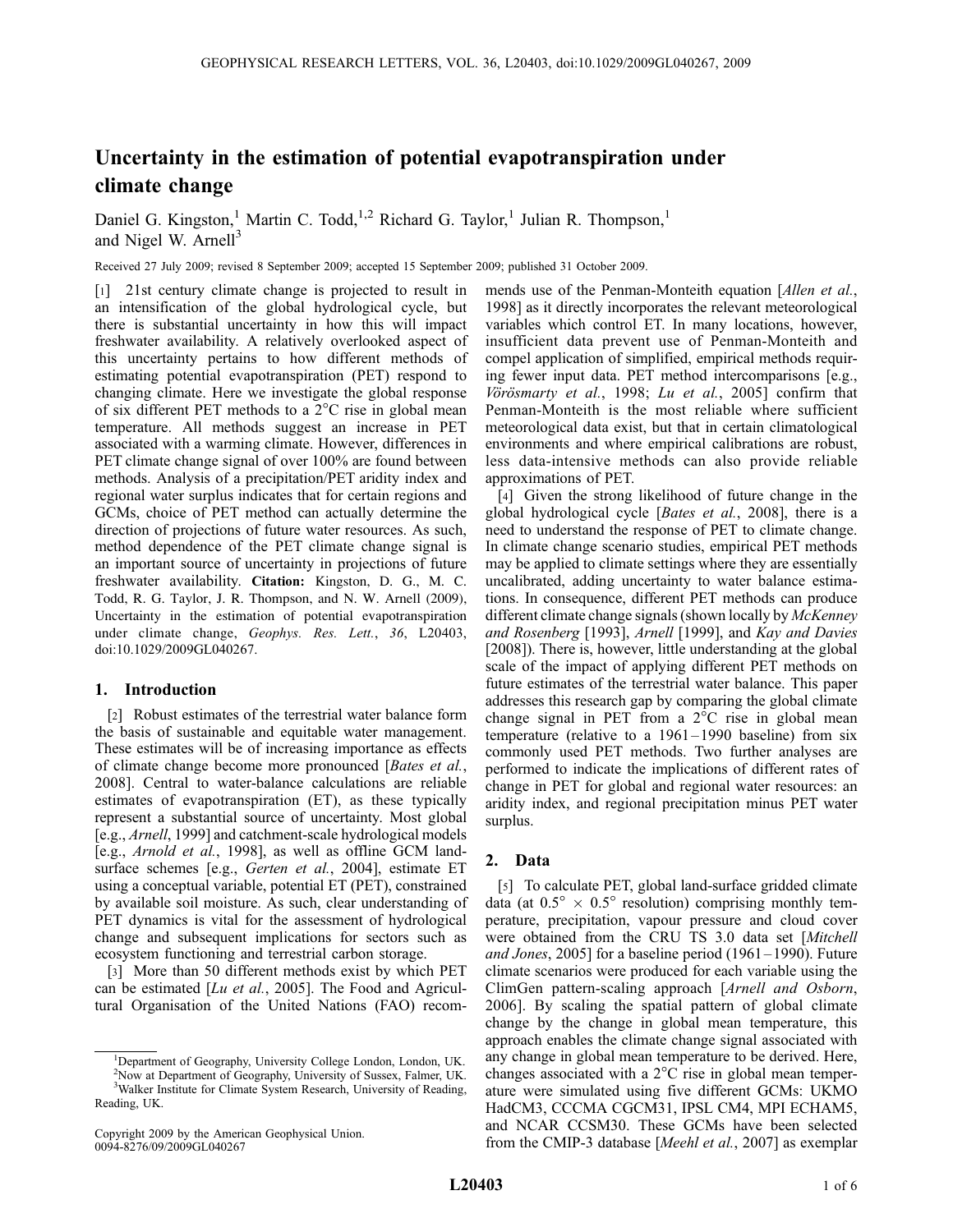GCMs representing different future representations of key global climate system features.

[6] The  $2^{\circ}$ C rise in global mean temperature scenario is used to gain understanding of the uncertainty in PET response to a given magnitude of climate change (thereby removing the uncertainty associated with GCM climate sensitivity). Different GCMs are used to explore uncertainty associated with differences in the spatial patterns of change in climate between GCMs, and of different GCM relationships between the scaling factor (i.e., temperature) and other climate variables. The set of projected patterns of climate change was interpolated to a  $0.5^{\circ} \times 0.5^{\circ}$  grid and imposed upon the 30-year historical baseline CRU TS 3.0 data for each grid cell.

## 3. Methods

[7] Six different PET methods have been investigated: Penman-Monteith, Hamon, Hargreaves, Priestley-Taylor, Blaney-Criddle and Jensen-Haise. They have been selected to represent a sample of PET schemes commonly used within hydrological models. Penman-Monteith (based on net radiation, temperature, wind-speed and vapour pressure) is used in the MacPDM global hydrological model [Arnell, 1999]. Priestley-Taylor is a widely used simplification of Penman-Monteith based on net radiation and temperature [Priestley and Taylor, 1972], and is used in the WaterGAP global hydrological model [Alcamo et al., 2007]. Jensen-Haise is another radiation-based method (using net shortwave radiation and temperature) [Jensen and Haise, 1963]. Hargreaves is based on mean, minimum and maximum temperature and extra-terrestrial solar radiation, and is the method recommended by the FAO in the absence of sufficient data to calculate Penman-Monteith [Allen et al., 1998]. Hamon and Blaney-Criddle are both based on temperature and day-length. Hamon is used in the WBM global hydrological model [Vörösmarty et al., 1998], whilst Blaney-Criddle is a simple, 'rough estimate' method that is nevertheless frequently used.

[8] The monthly version of Penman-Monteith was calculated according to FAO-56 guidelines [Allen et al., 1998], with three exceptions: (1) cloud cover was used to derive sunshine hours [Hulme et al., 1995] and then short-wave radiation following FAO-56; (2) surface albedo from the Earth Radiation Budget Experiment (ERBE) satellite data set [Barkstrom, 1984] was used in the calculation of net short-wave radiation; and (3) climatological wind-speed values from CRU CL 1.0 [New et al., 1999] were used for both baseline and scenario calculations. Hargreaves, Priestley-Taylor, and Hamon were calculated according to Lu et al.  $[2005]$ , Jensen-Haise according to Vörösmarty et al. [1998], and Blaney-Criddle following Brouwer and Heibloem [1986]. The radiation terms in Priestley-Taylor and Jensen-Haise were derived as per Penman-Monteith. PET for all methods was calculated on a monthly basis, where mean monthly temperature  $>0^{\circ}C$ , and for  $60^{\circ}S-$ 60-N. Given the brevity of this paper, annual latitudinal averages are used to provide overall representation of the large scale sensitivity to PET method.

[9] To explore the impact of uncertainty in PET on water availability, two measures are applied. Firstly, a global annual aridity index is calculated. Following the United Nations Environment Program [1992], this is defined as mean annual precipitation (P) divided by PET (on a grid cell basis). Grid cells are defined as arid if P/PET is <1.0 and humid where P/PET is  $\geq 1.0$ . Secondly, the annual water surplus is calculated as annual P-PET, from months in which P>PET. This was derived for regions highlighted by the IPCC AR4 report [Christensen et al., 2007] as having coherent precipitation change signals (i.e., in the distribution of precipitation response between the 21 AR4 GCMs, where the middle half of the distribution is of the same sign), specifically the Mediterranean (drying), East Africa and Southeast Asia (wetting).

# 4. Results

[10] The latitudinal structure of baseline (1961–90) PET (Figure 1a) for all methods consists of a primary (secondary) peak in the northern (southern) subtropics as a result of seasonal maxima in temperature and solar radiation. However, the magnitude of PET differs substantially between methods (by up to 600 mm), with differences between methods not consistent across latitudes. For example, Jensen-Haise provides the highest estimate of PET at  $20^{\circ}$ N, but the lowest PET between 50–60 $^{\circ}$ S and N.

[11] For the  $2^{\circ}$ C climate scenario PET increases at all latitudes in all GCMs and for all PET methods (Figures 1 and 2). PET changes broadly follow the temperature climate change signal (i.e., peaks at approximately  $25^{\circ}$ S and N). However, differences of over 100% (>200 mm in the tropics) exist in the PET climate change signal between methods in all GCMs (Figures 1b-1f). Maximum absolute differences occur at the same latitude as the peak PET climate change signal; these are unrelated to differences in baseline PET. At most latitudes Hamon produces the largest climate change signal, followed closely by Jensen-Haise. Hargreaves, Penman-Monteith and Priestley-Taylor are generally closely grouped, but still exhibit differences of over 60 mm in places. Whilst the Blaney-Criddle climate change signal is of a similar magnitude to the other methods, its latitudinal variation is remarkably constant in comparison.

[12] The absolute magnitude of the PET climate change signal varies between GCMs (Figure 2), but the relative differences between methods are similar for each GCM (Figure 1). For all methods except Jensen-Haise, the uncertainty between GCMs is lower than the uncertainty between methods within each individual GCM. The NCAR (HadCM3) GCM generally produces the lowest (highest) PET climate change signal.

[13] Results from the aridity index show different levels of change in humid and arid land-surface areas between PET methods (Figure 3). Differences also occur between GCMs (reflecting substantial differences in precipitation response between GCMs), but similar relative patterns are present between PET methods in each GCM (following Figures 1 and 2). As such, Hamon and Jensen-Haise generally give the greatest changes in humid and arid land surface areas (up to 13.3 million  $km^2$ ); Penman-Monteith and Priestley-Taylor frequently show the smallest changes. Penman-Monteith, Priestley-Taylor and Hargreaves again give relatively similar results, although differences between these methods remain large (e.g., for the IPSL GCM, changes differ by 4.25 million  $km^2$ ).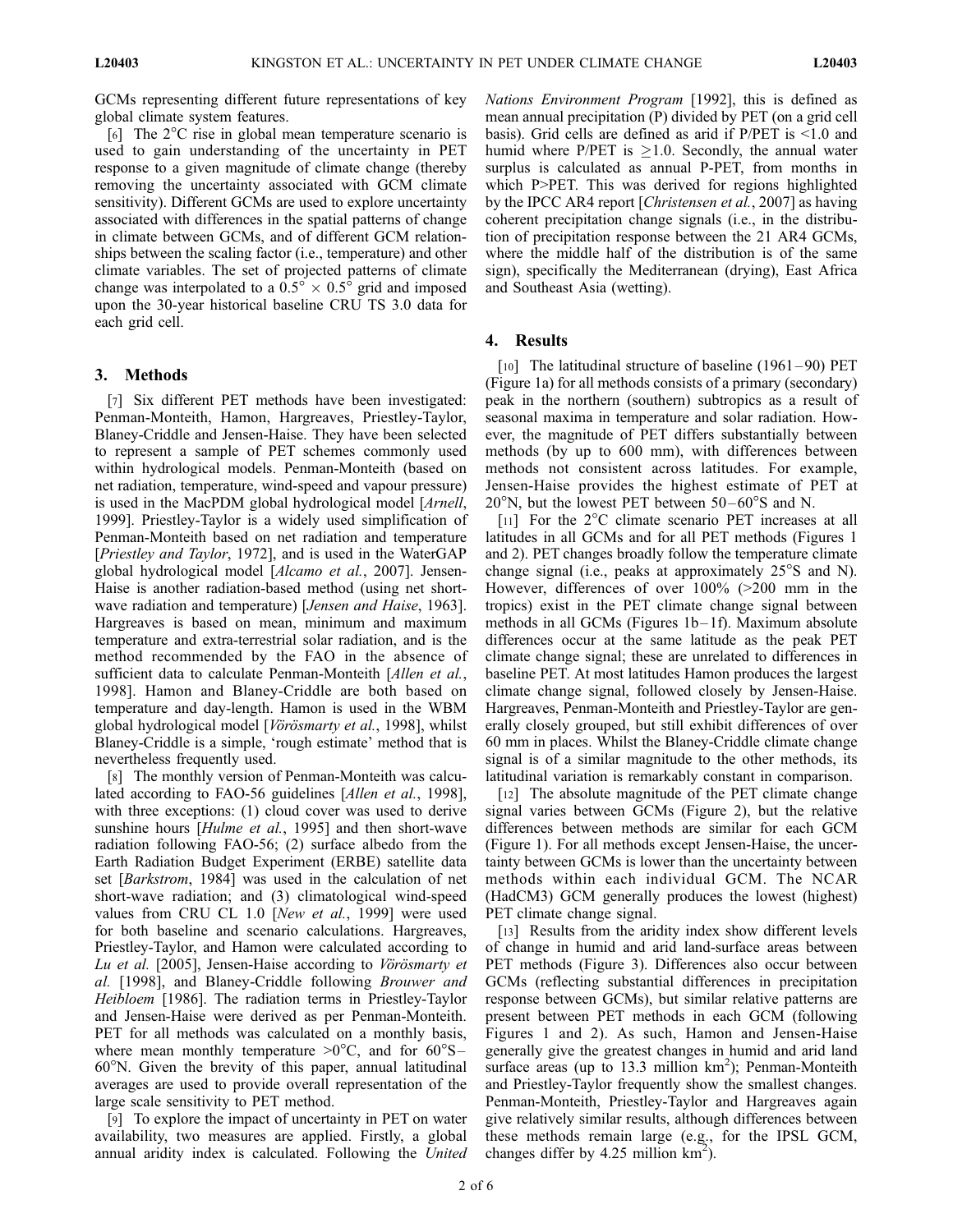

**Figure 1.** (a) Latitudinally averaged annual PET for 1961–1990 baseline and  $(b-f)$  2<sup>o</sup>C climate change signal (scenario minus baseline for each method), grouped by GCMs (Ham, Hamon; Har, Hargreaves; PM, Penman-Monteith; PT, Priestley-Taylor; BC, Blaney-Criddle; and JH, Jensen-Haise).

[14] Estimates of regional water surpluses (Table 1) further confirm the influence of PET method on projections of water availability. In each region the projected mean water surplus change is consistent with the mean precipitation change documented in the IPCC AR4 report (drying for the Mediterranean, wetting in East Africa and Southeast Asia). Crucially, however, the uncertainty in water surplus between PET methods from each GCM is of comparable magnitude to the uncertainty between GCMs for a given PET method, resulting in substantially increased overall uncertainty.

## 5. Discussion

[15] This paper has shown that clear differences exist in the global PET climate change signal produced by different PET methods (following the findings produced by more

limited localised studies [Arnell, 1999; Kay and Davies, 2008]). Similar differences between methods occur for each GCM. Furthermore, calculation of an annual aridity index and regional water surpluses have indicated that different rates of change in PET have comparable impacts on water balances at global and regional scales.

[16] The method dependence of the PET climate change signal can be attributed to two factors: (1) inclusion of different meteorological variables in each method and (2) different empirical formulation of each method. The first factor is exemplified by comparison of Penman-Monteith and Priestley-Taylor climate change signals. Although these methods yield similar values at certain latitudes, they strongly diverge at latitudes encompassing large arid or semi-arid zones (e.g.,  $10-30^{\circ}$ N). This suggests that the absence of humidity data in Priestley-Taylor is important, and follows previous work showing that this method often per-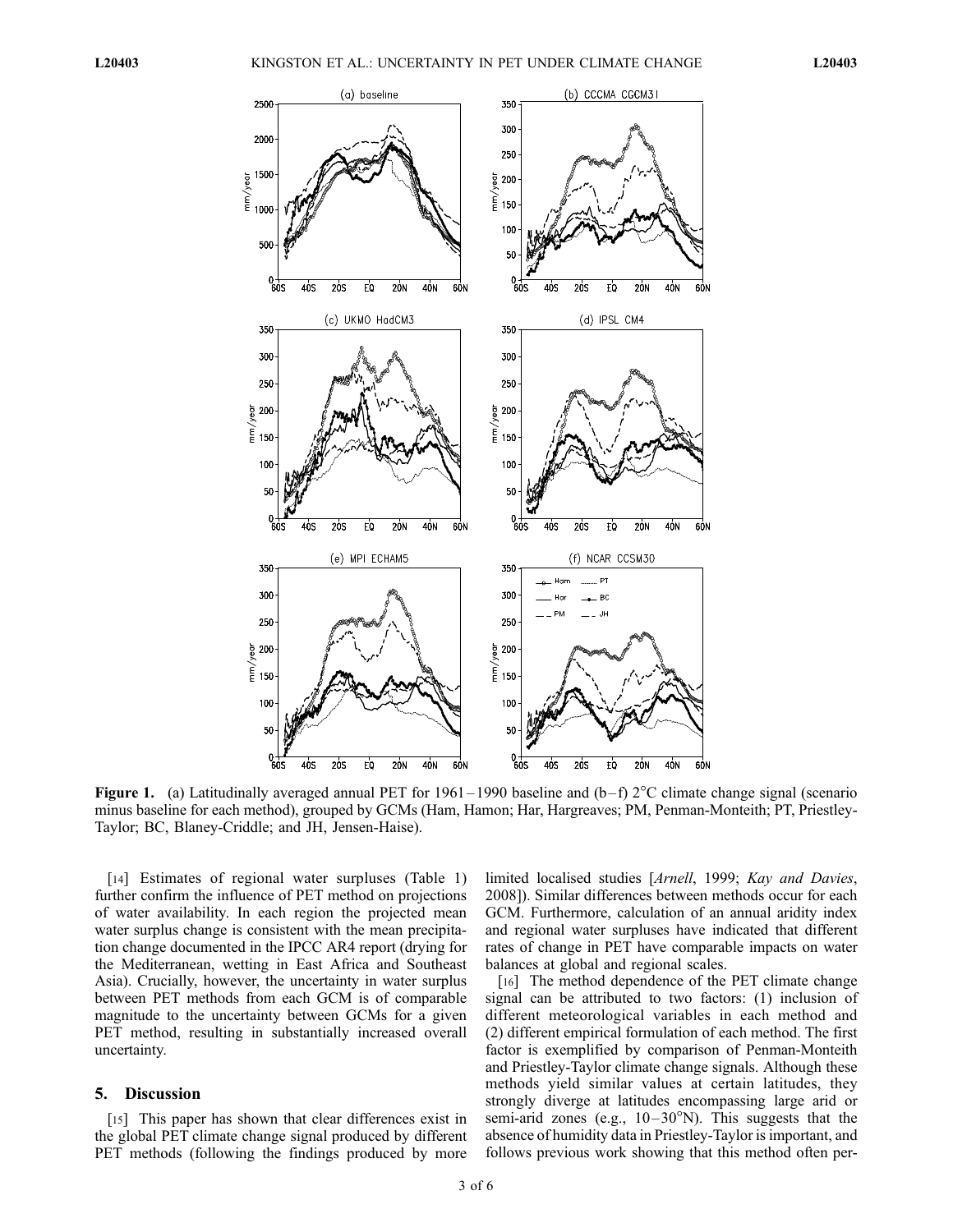

**Figure 2.** Latitudinally averaged PET  $2^{\circ}$ C climate change signal (scenario minus baseline for each method), grouped by PET method.

forms poorly in moisture limited environments [McAneney and Itier, 1996].

[17] The role of empirical formulation is demonstrated by comparison of Hamon and Blaney-Criddle. Both methods are based on mean monthly temperature and daylength, yet have markedly different climate change signals. Further comparison with Hargreaves, and the similarity of Hargreaves to Penman-Monteith and Priestley-Taylor, suggests that the empirical approximation of humidity may be the cause of these differences. Hargreaves is also based on temperature and an equivalent variable to daylength, but importantly, also includes minimum and maximum monthly temperature (the difference between these variables is a good indicator of humidity [Allen et al., 1998]).

[18] It is difficult to state here which method is most reliable for assessing climate change impacts on water resources. Penman-Monteith has the strongest physical basis, and is the only method to directly include all relevant

meteorological variables. Whilst Penamn-Monteith is subject to non-meteorological uncertainties such as specification of canopy conductance, it should be the most reliable method. It follows that methods with similar results (Priestley-Taylor and Hargreaves) should be reliable alternatives. However, this assertion is dependent on the reliability of input climate data. For instance, whilst relatively high confidence can be placed in gridded-observed and GCM-simulated temperature [New et al., 1999; Randall et al., 2007], less confidence can be placed in cloud cover and vapour pressure. The empirical conversion from cloud cover to sunshine hours is also subject to bias [Hulme et al., 1995]. This poses the important question of whether more reliable estimation of changes in PET can be obtained from physically-based methods (e.g., Penman-Monteith) with uncertain data quality, or more empirical methods (e.g., Hargreaves) with more reliable input data.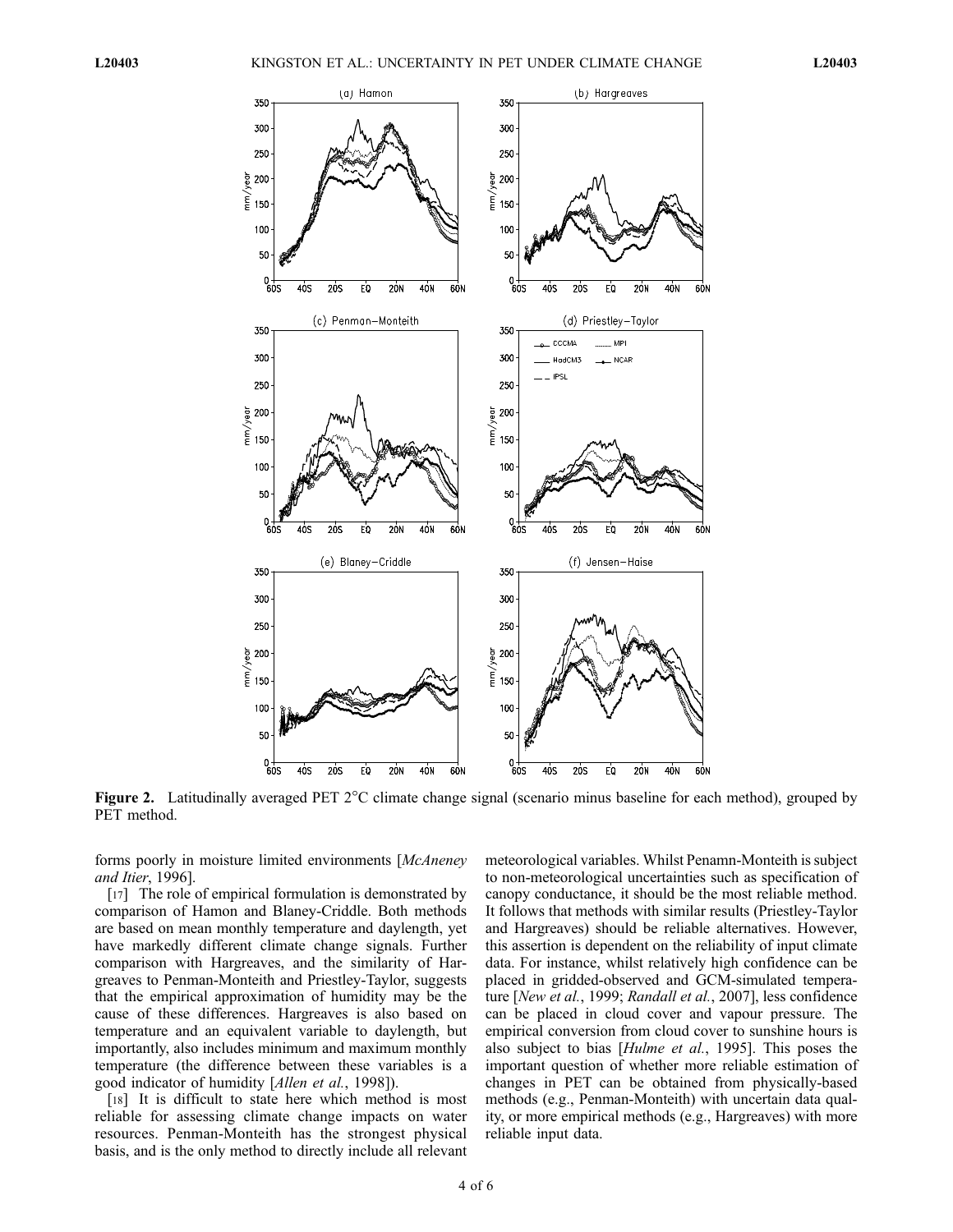

Figure 3. (a) Baseline global land coverage of arid and humid areas and  $(b-f)$  percent change in extent of arid and humid areas from the baseline to the 2°C scenario, using different GCMs (Ham, Hamon; Har, Hargreaves; PM, Penman-Montieth; PT, Priestly-Taylor; BC, Blaney-Criddle; and JH, Jensen-Haise).

[19] The occurrence of method-dependence in both humid and arid categories of the aridity index climate change signal suggests that differences between PET methods are not simply a function of different PET estimates in moisturelimited environments (i.e., where no actual ET occurs). As such, these results have important implications for assessment of changes in the overall terrestrial water budget (e.g.,

WaterMIP, http://www.eu-watch.org/nl/25222736-Global\_ Modelling.html, accessed 07/2009). This is further demonstrated by analysis of regional water surpluses. In each case the choice of PET method adds substantial uncertainty to the existing uncertainty associated with the climate change signal between GCMs. Indeed, in the case of East Africa and Southeast Asia the choice of PET method for certain

Table 1. Statistics of Percentage Changes in Water Surplus for Selected Regions

|                                                                                      | Mean Range Between<br>PET Methods <sup>a</sup> | Mean Range Between<br>$GCMs^b$ | Absolute Minimum<br>and Maximum Change |
|--------------------------------------------------------------------------------------|------------------------------------------------|--------------------------------|----------------------------------------|
| Mediterranean<br>$(30^{\circ}N, 10^{\circ}W)$ to $48^{\circ}N, 40^{\circ}E$ )        | 14.1                                           | 9.7                            | $-4.2, -27.6$                          |
| East Africa<br>$(12^{\circ}S, 22^{\circ}E \text{ to } 18^{\circ}N, 52^{\circ}E)$     | 15.4                                           | 23.3                           | $-12.4$ , 25.5                         |
| Southeast Asia<br>$(11^{\circ}S, 95^{\circ}E \text{ to } 20^{\circ}N, 115^{\circ}E)$ | 7.9                                            | 12.8                           | $-1.1, 20.9$                           |

a Uncertainty associated with PET methods (i.e., mean over all GCMs of the range from different PET methods). <sup>b</sup>Uncertainty associated with GCMs (i.e., mean over all PET methods of the range from different GCMs).